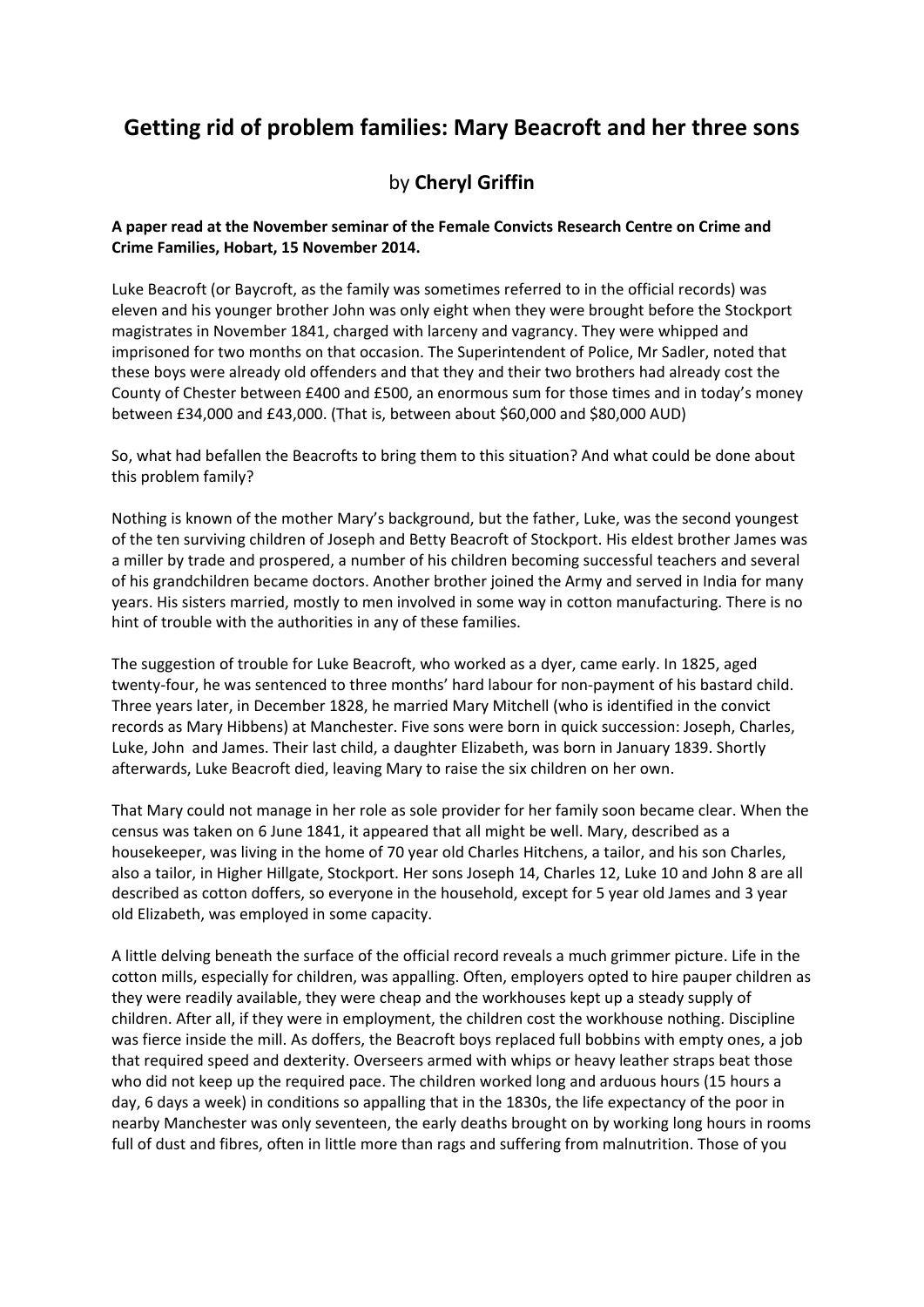who watched the BBC dramatisation of Elizabeth Gaskell's novel *North and South*, will be able to visualise what life must have been like for the Beacroft boys.

By 1841, too, Stockport had endured over twenty years of unrest and social disorder. At the forefront were the Chartists, a group whose aim was to gain political rights and influence for the working man. Things were so bad in Stockport in 1841, for example, that there were riots, mobs attacked mills and nearly all the mills closed. It has been estimated that by March 1842 nearly thirteen and a half thousand Stockport people were living on about one shilling a week, including 3d received from a Relief Committee.

Suddenly, the family's situation as suggested in the 1841 Census does not look quite so rosy. In November 1841, Luke and John, brutalised by their lives in the mills, and now unemployed, appeared before the courts and we have our first official glimpse of what their future might hold. They were whipped and imprisoned at the Knutsford House of Corrections for two months where the treatment of eleven year old Luke made it into Hansard. In 1843, an inquiry was held into the treatment of prisoners at the House of Correction in Knutsford. It is recorded there that before he was sent to Parkhurst, Luke was 'flogged so carelessly, that his eye was severely injured by the thong.'

Just a few months later, in April 1842, John, still only 8 years old, was brought before the courts again and sentenced to three months' imprisonment. Seven months later, in late November 1842, he was found guilty of larceny (he has stolen books) and sentenced to 7 years' transportation. He remained in England for another two years, and in that time was taught the trade of tailoring. He was 13 years old when he arrived in Van Diemen's Land on board the *Lord Auckland* and served his sentence at Point Puer where he spent several short periods in solitary confinement and once received 36 lashes for being absent without leave. These were his only offences and he received his Free Certificate in November 1849, seven years to the day after sentencing. He was 15 years old.

A year after John had been sentenced, his brother Luke appeared before the courts on 27 November 1843. He was thirteen and was sentenced to 7 years transportation. Like his younger brother, he was not transported immediately and remained in England until mid 1848. He spent the first five years of his sentence at the Parkhurst Boys Prison on the Isle of Wight. He was 18 when he arrived in Van Diemen's Land on board the *Ratcliffe*. There were 27 other Parkhurst Boys on board. The Parkhurst scheme was designed to rehabilitate young offenders in England, then they were sent to the colonies to become apprentices to local settlers. Luke trained as a carpenter under the scheme. The only notation on his convict record once he arrived in Van Diemen's Land was in January 1849 when he was assigned to a James Reeves of Oatlands, so possibly he was apprenticed to Reeves.

Then it was the turn of brother Charles, tried in January 1844 aged 14, found guilty of larceny (he had stolen money from a shop drawer) and sentenced to transportation. Like his brothers, he did not leave England immediately. Unlike his brothers, he was not sent to Van Dieman's Land, but arrived in Victoria in August 1847 on board the *Joseph Soames*, aged 17. He arrived not as a convict, but as an Exile, not from Pentonville, but from Parkhurst. On board were 85 other Parkhurst Boys. The Exile system was an initiative brought in by prison reformers later in the year he was tried, 1844. Under the scheme, he served part of his sentence in England, and as an an Exile, was pardoned on board the ship to Australia. He had been trained as a carpenter as part of the scheme and on arrival at Geelong was given employment. As a skilled worker in a growing colony, his newly acquired trade should have stood him in good stead.